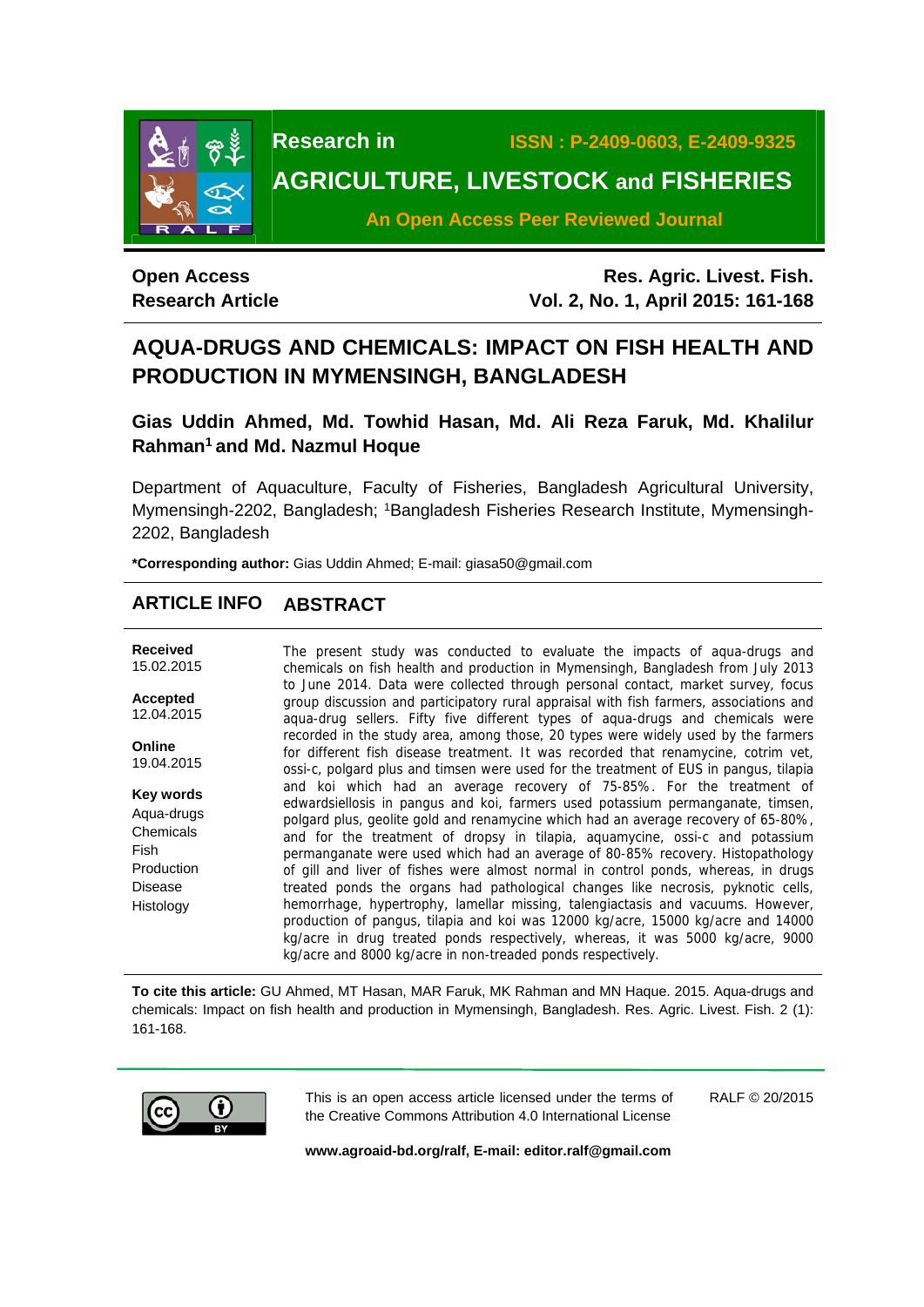### **INTRODUCTION**

 Over the last decade the rapid expansion of fish culture has been drawn an outstanding development in Bangladesh fisheries sector and it contributes 4.43% to the Gross Domestic Product (DoF, 2014). Aquaculture expands through the practice of improved extensive and semi intensive fish culture systems. For the successful aquaculture, technology is most needed (Subasinghe *et al*., 1996) as well as the application of different aqua-drugs and chemicals which enhance the production and disease resistance capacity. There is a long history behind the using of drugs and chemicals in aquaculture. A variety of aqua-drugs and chemicals are used in both inland and coastal aquaculture. The purposes of using chemicals and antibiotics are to improve health condition of aquatic animal, growth promotion (Ahmed *et al.,* 2014), feed formulation, manipulation of production, transportation of live fish, pond construction, and overall the management of natural pond environment and water quality (GESAMP, 1997; Faruk *et al*., 2004 and Khan *et al*., 2011).

 In past farmers used only some traditional chemicals like lime, salt, potassium permanganate, copper sulphate, formalin and bleaching powder (Hasan and Ahmed, 2002 and Plumb, 1992) but in recent years several pharmaceutical companies play a vital role to produce various types of commercial aqua-drugs and chemicals (Faruk *et al.*, 2008). For health management of fish several types of antibiotics are used by farmers. The antibiotics, which have been applied in aquaculture for over fifty years for treating bacterial infections in fish (Shamsuzzaman and Biswas, 2012). The common ingredients of antibiotics are oxytetracycline, chlorotetracycline, amoxicilin, co-trimoxazoie, sulphadiazine and sulphamethoxozole (Plumb, 1992). Some common chemicals are used for health management including sodium chloride, formalin, malachite green, methyl blue, potassium permanganate and hydrogen per-oxide (Plumb, 1992). Potassium permanganate is the most widely used chemical for treating external protozoa and external bacterial infection. For treating fungal infection, external parasite on fish and fish eggs as flush, prolonged or indefinite treatment or fungal control sodium chloride and formalin is an old treatment used by the farmers (Plumb, 1992). Thus, present study was carried out to evaluate the impact of aqua-drugs and chemicals on fish health and production in inland aquaculture of Bangladesh.

# **MATERIALS AND METHODS**

 The present study was carried out in Trishal and Bhaluka upazillas in Mymensingh district from July 2013 to June 2014. Data were collected through questionnaire interview, personal contact, participatory rural appraisal (PRA) and focus group discussion (FGD) with fish farmers and associations, market survey and retailers of aqua-drugs and chemicals. The sample size varied from different target groups such as 12 to 15 farmers, 3 to 4 drug sellers or drug shops and 1 to 2 farmers association from each sampling stations.

The impact of different aqua-drugs and chemicals on fish health and production was measured through the farmer's opinions. Fish production was compared between culture systems using aqua-drugs and chemicals and without chemicals.

 The samples were collected from the field level for health check through histological observation. Fish samples were collected from gill and liver. Sampling was done by a sharp scalpel and forceps and fixed in 10% neutral buffer formalin and kept in transparent plastic vials. Fish samples were processed in an automatic tissue processor (SHANDON, CITADEL 1000), embedded, sectioned using a microtome (Lecia JUNG RM 2035), stained with haematoxyline and eosin, mounted with Canada balsam and the slides were examined under a compound microscope (OLYMPUS, Model CHS, Japan). Then photomicrographs were taken by a photographic camera in Fish Disease Laboratory at BAU, Mymensingh.

# **RESULTS AND DISCUSSION**

 During the present investigation, seven categories and 34 pharmaceutical companies were recorded in the study area. From the research findings of Faruk *et al.* (2008) 33 pharmaceutical companies were found either producing or marketing aqua-drugs in Mymensingh district. Farmers used chemicals which were categorized as pond preparatory and water quality maintenance, oxygen supplementary, gas removal,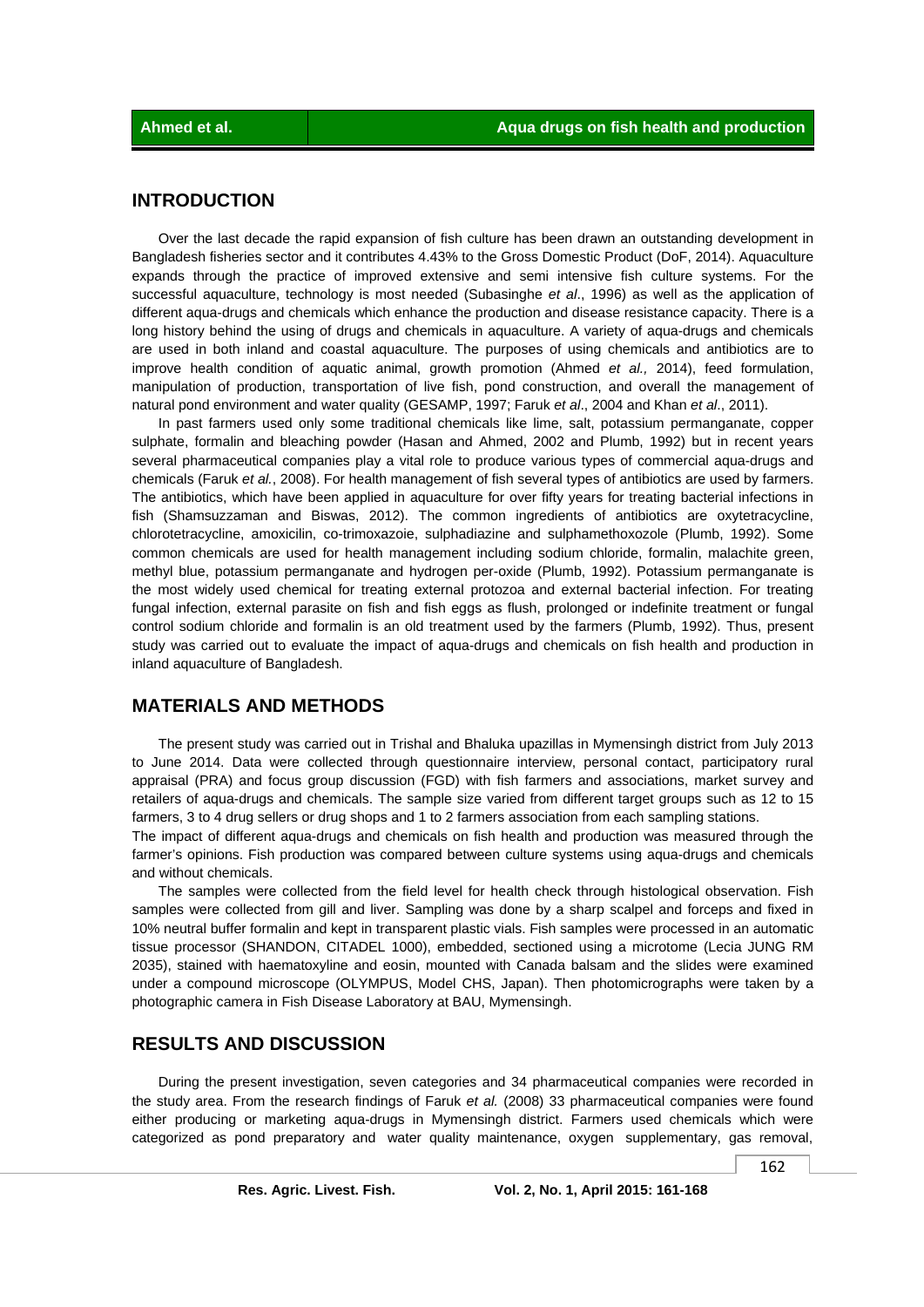growth promoters, disinfectants, antibiotics and disease treatment. According to Faruk *et al.* (2008) farmers of Mymensingh regions used different types of aqua-drugs and chemicals for various purposes like pond preparation, growth promotion, increasing oxygen concentration, disinfection, probiotics and disease treatment. In present study, 55 different types of aqua-drugs and chemicals were recorded in the study area. Among those, 20 types were widely used by the farmers for different disease treatment of fish such as bactitab, chlorsteclin, orgacycline, orgamycine-15%, oxy-d vet, oxysentin, renamox, renamycin, malachite green, methylene blue, bleaching powder, potassium permanganate, eco-solution, basudin, timsen, oxytetracycline, lime, formalin, oxolinic acid and sarafloxacin. From the research findings of Ahmed *et al.* (2014) in Mymensingh district farmers used 50 different types of aqua-drugs and chemicals on various purposes among those, 15 types of antibiotics and drugs were used by the farmers for the treatment of different fish diseases.

#### **Impact on fish health and disease**

 In case of inland aquaculture of Mymensingh region various types of fish diseases were detected. EUS, edwardsiellosis, dropsy, pop eye, white spots and fin root diseases were found in pangus, tilapia and koi. From the research findings of Ahmed *et al.* (2014) in Mymensingh region EUS, dropsy and edwardsiellosis were observed in pangus, koi and tilapia. From the present study in Trishal upazilla farmers used zeolite, gastab, timsen, renamycin and polgard plus for the treatment of EUS in pangus, which had an average of 75- 80% recovery (Table 1). However, in Bhaluka upazilla farmers used potassium permanganate, renamycine, cyprocine and cotrimvet for the treatment of EUS in pangus, which had an average of 80-85% recovery. According to Rahman (2012) in case of EUS, farmers of Jamalpur used oxysentin 20%, aquamycin and acimox powder and achieved 90% recovery with tilapia, rui, catla and pangus. In EUS affected tilapia and koi, farmers of Trishal upazilla used renamycin, polgard plus, ossi-c and aquamycine which had an average recovery of 80-85%. However, for the treatment of EUS affected tilapia in Bhaluka upazilla farmers used renamycin and ossi-c which had an average of 70-80% recovery (Table 1). According to Ahmed *et al.* (2014) to treat EUS affected tilapia farmers of Fulpur upazilla used renamycin, polgard plus and ossi-c with a result of 80-95% recovery. Rahman (2011) mentioned that EUS affected tilapia were treated with renamycin, polgard plus and ossi-c and achieved 95% recovery.

 In the present study, farmers of Trishal upazilla used renamycin, timsen, ossi-c and polgard plus for the treatment of edwardsiellosis in pangus and koi with a result of 75-80% and 65-70% recovery respectively (Table 1). From the research findings of Ahmed *et al.* (2014) in edwardsiellosis affected pangus, farmers used renamycin, polgard plus, timsen and ossi-c having 80% recovery. Whereas, in Bhaluka upazilla, for the treatment of edwardsiellosis affected pangus and koi farmers used renamycin, polgard plus, timsen, geolite gold and ossi-c which had an average 75-80% recovery (Table 1). Rahman (2011) mentioned that edwardsiellosis affected Thai pangus were treated with renamycin, timsen, polgard plus and ossi-c having 80% recovery.

 For the treatment of pop eye, tail and fin rot and dropsy farmers of both upazillas used aquamycin, ossi-c, lime, salt and renamycin having 70-85% recovery (Table 1). According to Ahmed *et al.* (2014) in dropsy affected tilapia farmers of Fulpur upazilla used aquamycin and ossi-c with a result of 95% recovery. In the present study it was observed that various spots on skin and scale dropped in some parts of koi, farmers of both upazillas used lime, salt, aquamix and vitamix with a result of 70-80% recovery (Table 1) according to the research findings of Ahmed *et al.* (2014).

#### **Histological observations**

 From the present investigation section of gill of tilapia from Trishal were seen normal in control ponds (Figure 1), except hypertrophy and some lamellar missing of gill of koi from Trishal (Figure 3) and some lamellar missing of gill of koi from Bhaluka (Figure 4) in control ponds, which were in accordance with the findings of Rahman (2012). According to Ahmed *et al*. (2012) section of gill had almost normal structure in control ponds. However, in treated ponds, gill of tilapia from Bhaluka had lamellar missing, necrosis and hemorrhage (Figure 2). Section of gill of pangus from Trishal, there were seen talengiactasis and lamellar missing (Figure 5), and section of gill from Bhaluka having clubbing, cyst, talengiactasis and hemorrhage in

163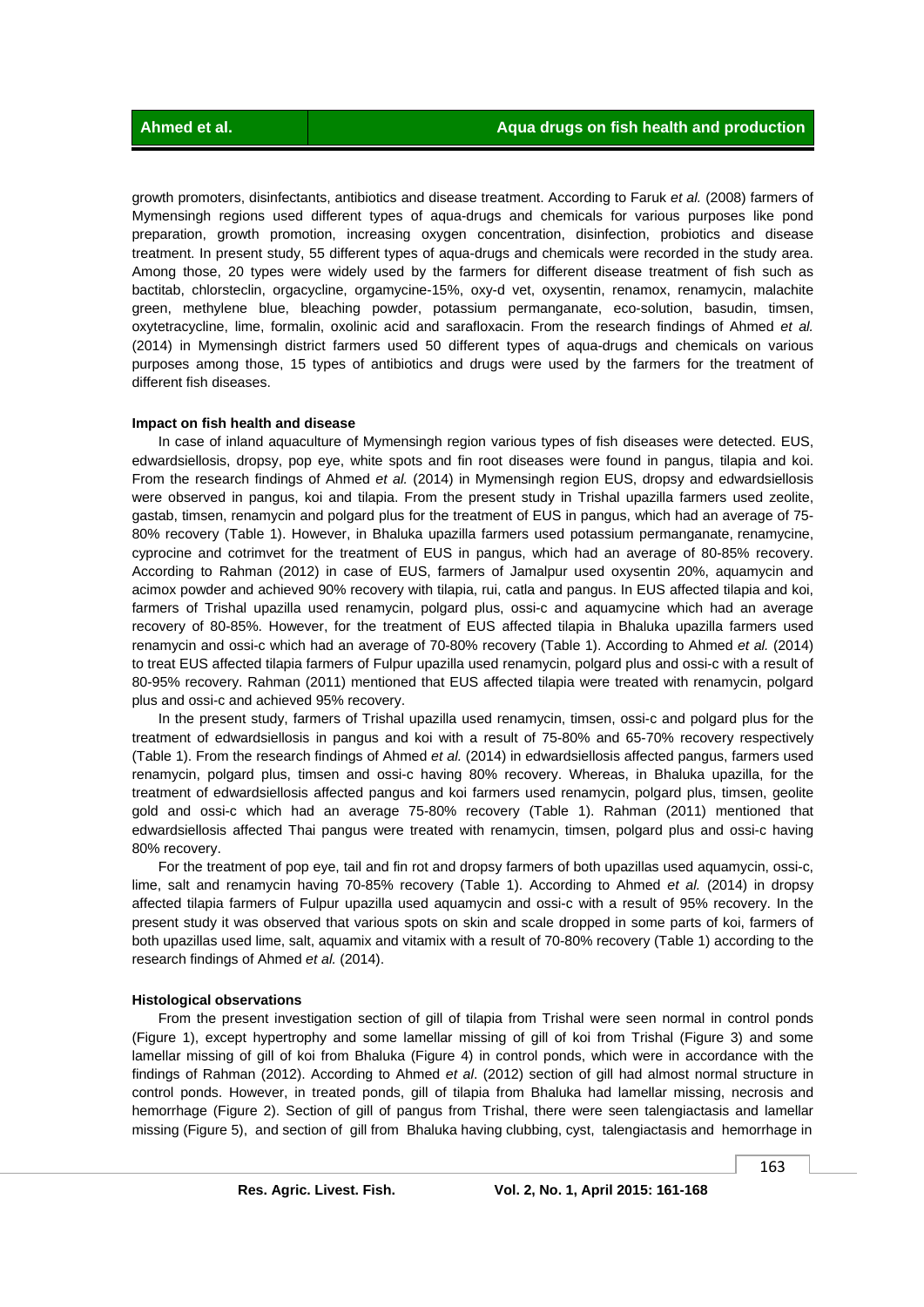treated ponds (Figure 6). Ahmed *et al.* (2014) mentioned that in case of gills of aqua-drugs and chemical treated ponds exhibited pathological changes like hypertrophy, hemorrhage, missing of secondary gill lamellae, clubbing and necrosis.

 Photomicrograph of liver of tilapia and pangus from Trishal were normal in control ponds (Figure 7 and Figure 11). Section of liver of koi and pangus from Trishal and Bhaluka were almost normal except some vacuums in control ponds (Figure 7, Figure 9, Figure 11 and Figure 12). According to Rahman (2012) liver of fishes were almost normal in control ponds. From the research findings of Ahmed *et al.* (2014) in control ponds section of fish liver were almost normal except some vacuums. However, in treated ponds, section of liver of tilapia from Bhaluka had vacuums, necrosis and pyknotic cells (Figure 8). Section of liver of koi from Bhaluka had vacuums and hemorrhage in treated ponds (Figure 10). Ahmed *et al.* (2014) reportated that some important pathological changes such as hemorrhage, necrotic hepatocytes, pyknotic cells and vacuums were recorded in the liver of chemical treated fishes. According to Rahman (2012) liver of chemical treated fish had some important pathological changes such as hemorrhage, necrosis, pyknotic cell and vacuums.

| Study          | <b>Species</b> | <b>Diseases</b> | Drugs/chemicals with dose                                                                                            | <b>Recovery</b> |
|----------------|----------------|-----------------|----------------------------------------------------------------------------------------------------------------------|-----------------|
| areas          |                |                 |                                                                                                                      | $(\%)$          |
|                |                |                 |                                                                                                                      |                 |
|                |                | <b>EUS</b>      | Zeolite 200g/dec, Gastab 2-3g/dec, Timsen 0.6g/dec,<br>Cotrimvet 2g/kg feed                                          | 75-80           |
|                | Pangus         | Edwardsiellosis | Renamycin 5g/kg feed, Timsen 80 gm/33 dec, Ossi-C                                                                    |                 |
|                |                |                 | 3 gm/kg feed, Polgard plus 5 ml/decimal                                                                              | 75-80           |
| <b>Trishal</b> |                | Fin root        | Lime 0.5-1 kg/dec, salt 0.5-1 kg/dec                                                                                 | 60-65           |
|                |                | <b>EUS</b>      | Renamycin 50mg/kg body weight, Polgard plus 500                                                                      |                 |
|                | Tilapia        |                 | ml/acre, Ossi-C 3 g/kg feed                                                                                          | 80-85           |
|                |                | <b>Dropsy</b>   | Aquamycine 1-2 g/feed, Ossi-C 3 g/kg feed                                                                            | 80-85           |
|                |                | Edwardsiellosis | Renamycin 5g/kg feed, Ossi-C 3 gm/kg, Polgard                                                                        |                 |
|                | Koi            |                 | plus 5 ml/decimal                                                                                                    | 65-70           |
|                |                | <b>EUS</b>      | Aquamycine 1-2 gm/feed, Ossi-C 3 g/kg feed, Polgard<br>plus 5 ml/decimal                                             | 80-85           |
|                |                |                 |                                                                                                                      |                 |
|                |                |                 |                                                                                                                      |                 |
|                |                | <b>EUS</b>      | KMnO <sub>4</sub> 3kg/dec, Renamycine 5g/kg feed, Cotrimvet<br>2g/kg feed, Revoflavin 50 tab/kg feed, Tetravet 5g/kg | 80-85           |
|                |                |                 | feed, Fish curapus 20g/dec                                                                                           |                 |
|                |                | Edwardsiellosis | Renamycin 5g/kg feed, Ossi-C 3 g/kg feed, Polgard                                                                    |                 |
|                |                |                 | plus 5 ml/decimal, Geolite gold 200-250 g/decimal                                                                    | 75-80           |
| <b>Bhaluka</b> | Pangus         | Fin rot         | Lime 0.5-1 kg/dec, salt 0.5-1 kg/ dec                                                                                | 70-75           |
|                |                | Pop eye         | Renamycine 5g/kg feed                                                                                                | 70-75           |
|                |                | Fat deposition  | Livabid 10ml/kg feed, Cholin chloride 10ml/kg feed                                                                   | 50-55           |
|                |                | <b>EUS</b>      | Renamycin 50 mg/kg body weight, Ossi-C 3 g/kg<br>feed                                                                | 75-80           |
|                | Tilapia        | White spot      | Lime 0.5-1kg/dec, salt 0.5-1kg/dec, Aqua mix 5g/kg                                                                   |                 |
|                |                |                 | feed, Vita mix-F-Aqua5g/kg feed                                                                                      | 75-80           |
|                |                | Edwardsiellosis | Renamycin 5g/kg feed, Ossi-C 3 g/kg, Polgard plus                                                                    |                 |
|                | Koi            |                 | 5 ml/decimal                                                                                                         | 75-80           |
|                |                | White spot      | Lime 0.5-1kg/dec, salt 0.5-1kg/dec, Aqua mix 5g/kg<br>feed, Vita mix-F-Aqua5g/kg feed                                | 70-75           |
|                |                |                 |                                                                                                                      |                 |

**Table 1.** Impact of aqua-drugs on fish health and disease in Mymensingh

164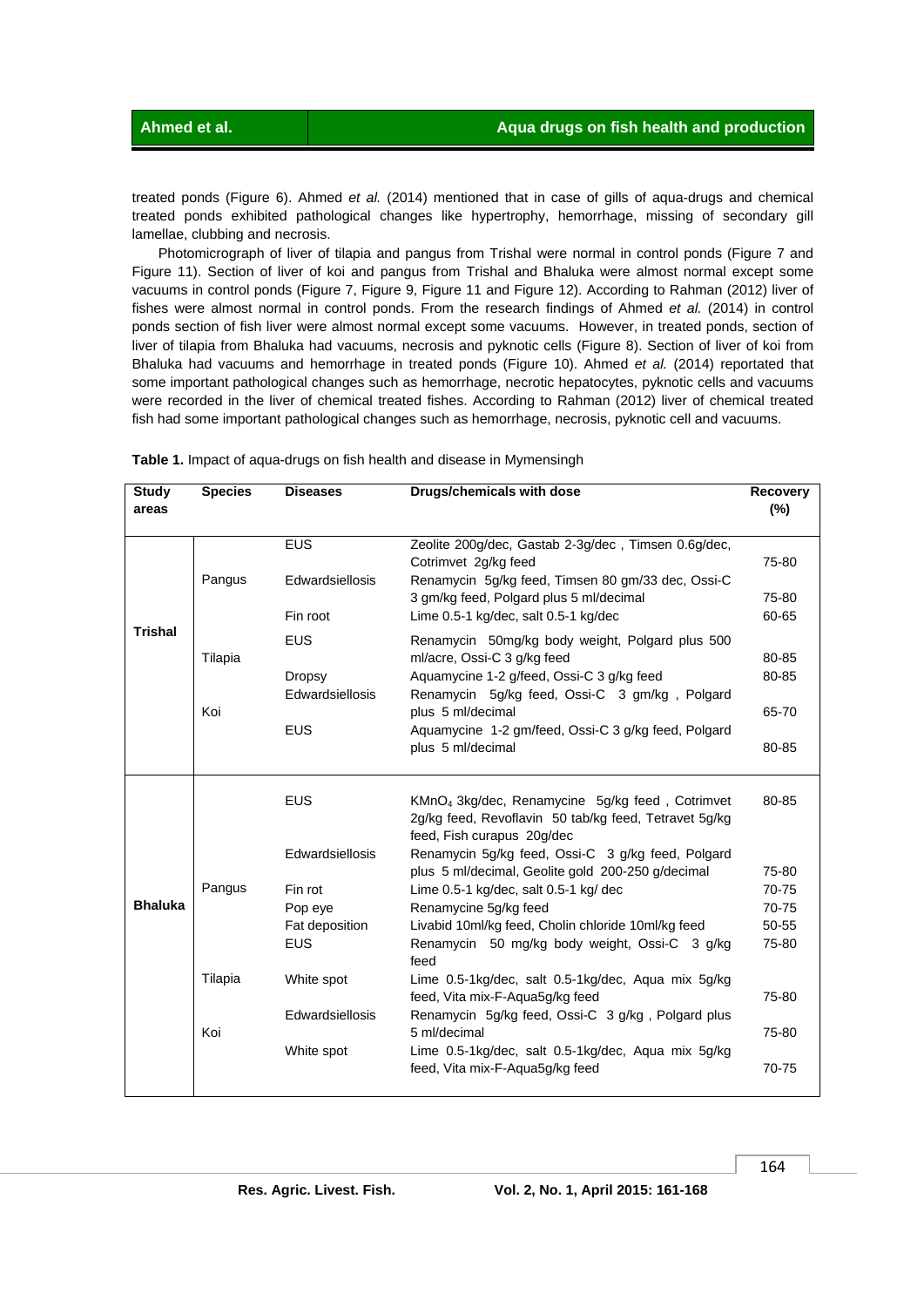

**Figure 1.** Cross section of normal gill of tilapia from Trishal from a control pond; **Figure 2.** Photomicrograph of gill of tilapia from Bhaluka having clubbing (CB), hemorrhage (H), lamellar missing (LM) and necrosis (N) from a treated pond; **Figure 3.** Section of gill of koi from Trishal having hypertrophy (HY) and lamellar missing (LM) from a treated pond; **Figure 4.** Cross section of almost normal gill of koi from Bhaluka except showing some lamellar missing (LM) from a control pond; **Figure 5.** Photomicrograph of gill of pangus from Trishal having clubbing (CB) and talengiactasis (T) from a treated pond; **Figure 6.** Section of gill of pangus from Bhaluka having clubbing (CB), talengiactasis (T), cyst (C) and hemorrhage (H) from a treated pond (All figures: H & E x 125).

165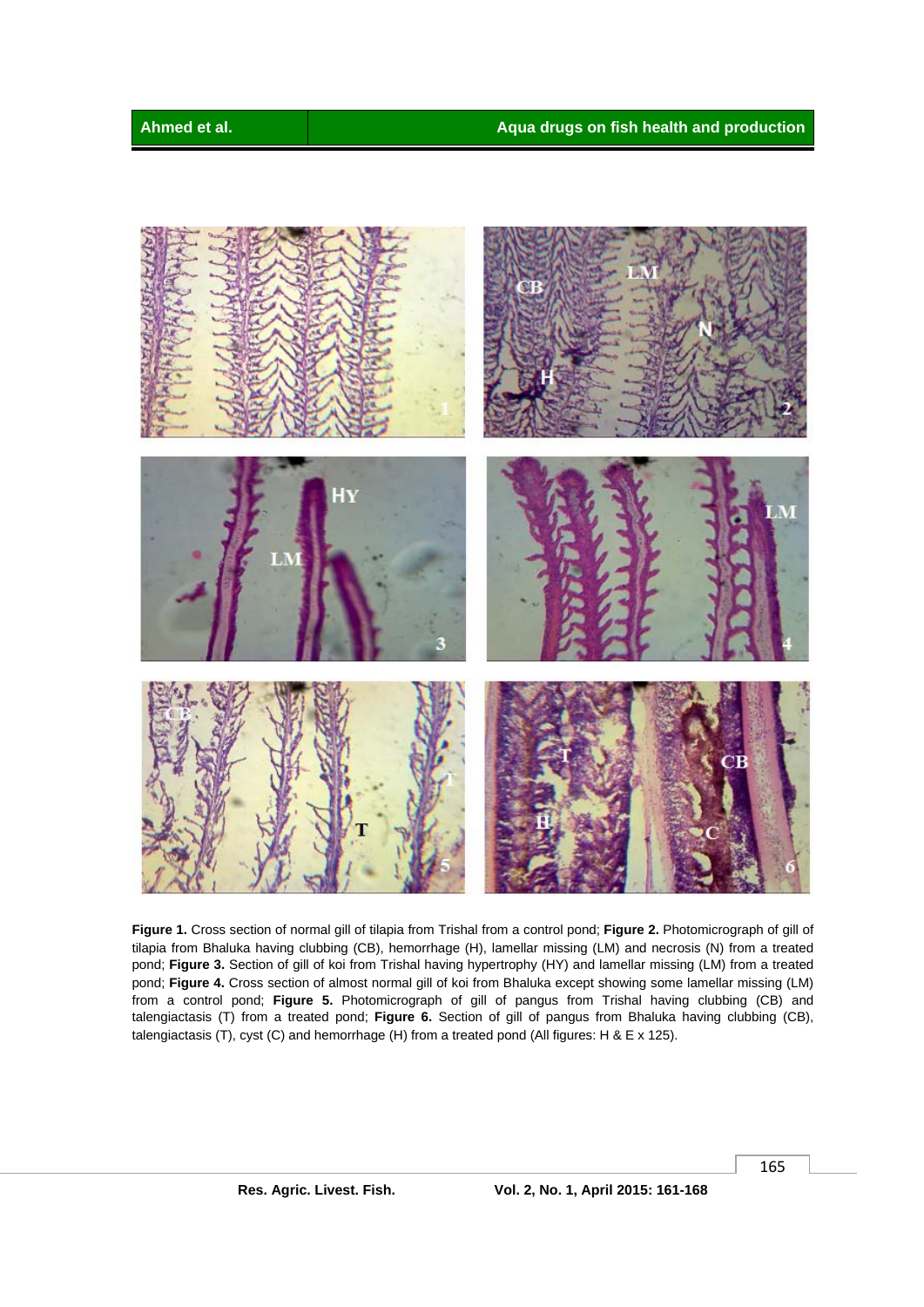

**Figure 7.** Photomicrograph of normal liver of tilapia from Trishal from a control pond; **Figure 8.** Cross section of liver of tilapia from Bhaluka having vacuum (V), necrosis (N) and pyknotic cell (P) from a treated pond; **Figure 9.** Section of an almost normal liver of koi from Trishal except showing vacuums (V) from a control pond; **Figure 10.** Photomicrograph of liver of koi from Bhaluka having vacuums (V) and hemorrhage (H) from a treated pond; **Figure 11.** Cross section of normal liver of pangus from Trishal from control pond; **Figure 12.** Section of almost normal liver of pangus except having vacuums (V) from a control pond from Bhaluka (All figures: H & E x 125).

### **Impact on fish production**

 In Mymensingh region, in Trishal upazilla Pangus production was 6000 kg/acre in control ponds, whereas, 12000 kg/acre in treated ponds. However, in Bhaluka upazilla pangus production was 5000 kg/acre in control ponds, whereas, 10000 kg/acre in treated ponds (Figure 13). From the research findings of Ahmed *et al.* (2012) in farmer's pond, production of Thai pangus in chemical treated ponds was higher 8100 kg/acre than in the non-treated ponds having 4800 kg/acre. Tilapia production was 9000 kg/ acre and 14000 kg/acre in control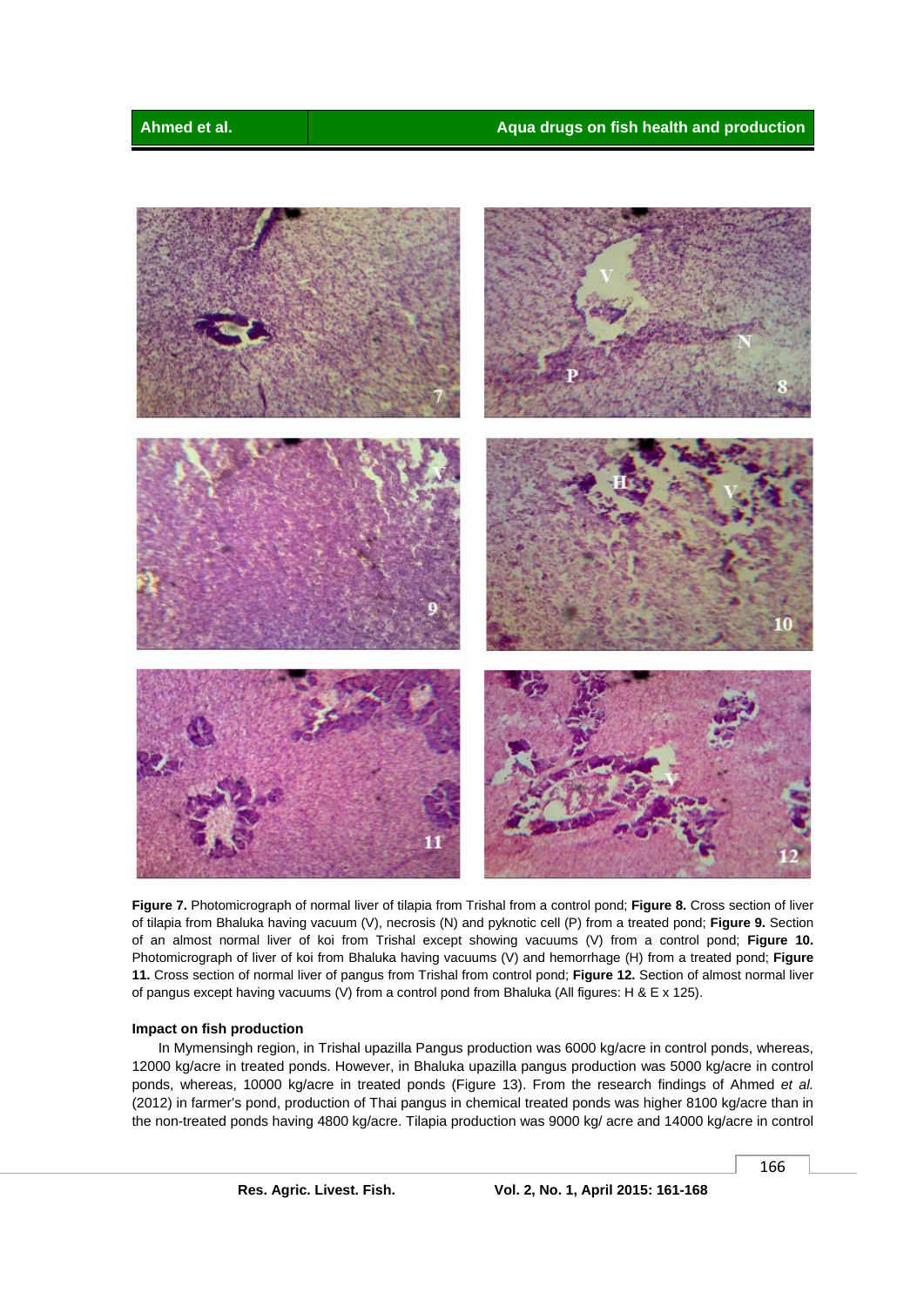and treated ponds respectively in Trishal upazilla (Figure 13). However, in Bhaluka upazilla tilapia production was 10000 kg/acre and 15000 kg/acre in control and treated ponds, respectively. Koi production in Trishal upazilla was 9000 kg/acre and 14000 kg/acre in control and treated ponds respectively, however in Bhaluka upazilla 8000 kg/acre and 13000 kg/acre in control and treated ponds respectively (Figure 13). Shamsuddin (2012) mentioned that production of Thai pangus and Thai koi in Gouripur and Muktagacha Upazillas were almost double in the chemical treated ponds compared with non-treated ponds. According to the author, production of Thai pangus in BAU experimental ponds of control one was higher 7328.16 Kg/acre and in the treated one was 6400.08 Kg/acre (Figure 13).



**Figure 13.** Fish production (kg/acre) in Mymensingh district.

## **CONCLUSION**

 Fifty five different types of aqua-drugs and chemicals were recorded in the study area, among those, 20 types were widely used by the farmers for different fish disease treatment. In Mymensingh region common fish diseases were recorded as EUS, fin rot, dropsy, white Spots, pop eye and edwardsiellosis. Potassium permanganate, renamycine, cyprocine and cotrimvet had an average recovery of 80-85% on EUS of pangus, whereas, renamycin, timsen, ossi-c and polgard plus had an average recovery of 75-80% on the treatment of Edwardsiellosis of pangus. From histological section of fish gill and liver, there were some pathological changes like necrosis, hemorrhage, pyknotic cell, lamellae missing, talengiactasis, clubbing and hypertrophy were observed in the above mentioned organs in drug treated ponds, whereas, some vacuums were observed in control ones. Production of pangus, was 12000 kg/acre, in drug treated ponds, whereas, 5000 kg/acre in control ponds. Aqua-drugs and chemicals had positive impacts on fish production and disease recovery, on the other hand, some remarkable pathological changes were observed in fish organs from drug treated ponds. So, the use of aqua-drugs and chemicals in ponds and ghers should be reduced in order to overcome adverse pathologies in fish organs.

# **ACKNOWLEDGEMENT**

 The authors gratefully acknowledge the co-operation of Bangladesh Fisheries Research Institute (BFRI) for granting financial support to carry out the present research.